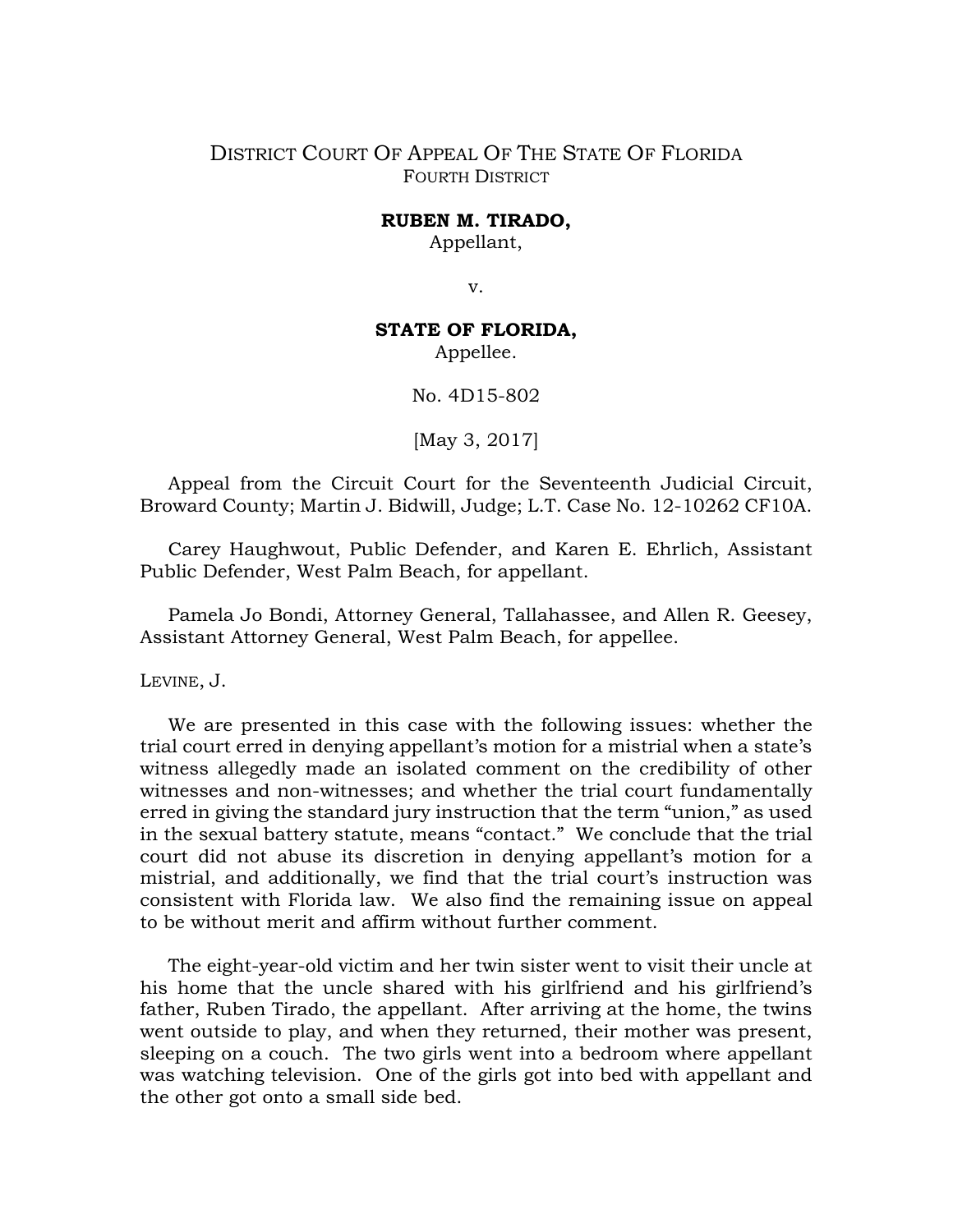As the victim was falling asleep, appellant rolled over, pulled her pants down, and pulled his own pants down. The victim told appellant to get off of her and tried to push him off, but was unable. When the victim's sister noticed the victim struggling, the twin attempted to get appellant off of the victim as well, but could not. Although at trial the victim stated that appellant's penis "touched" her "butt," the victim told others shortly after the incident occurred that appellant had put his penis "in her butt." When the victim's uncle entered the room, appellant told the victim leave and to pull her pants up.

A subsequent medical examination of the victim did not show signs of injury. However, semen was found both in and around the victim's anus and vagina, and DNA testing showed the semen belonged to appellant.

After appellant's arrest and before being interviewed, he was kept in an interview room, alone, for several hours while a detective interviewed the victim and other witnesses. At trial, appellant argued that the state must introduce the entire tape of his time inside of the interview room to show that appellant was uncomfortable, which, he argued, was relevant to the voluntariness of his statement to police.

The state asked the detective why appellant was kept waiting in the interview room. The detective responded that she wanted to speak to the witnesses and the victim before speaking to appellant. The state asked the detective why she did this and she responded, "Because I want to get the most accurate information as to what occurred." Appellant objected, argued the witness was commenting on the accuracy of others' statements, and moved for a mistrial. The state asserted that it was not the witness's intention to comment on anyone else's testimony. The court sustained appellant's objection and told the state to rephrase the question, but denied appellant's motion for a mistrial.<sup>[1](#page-1-0)</sup> The state changed to a different line of questions and did not later discuss the detective's comment.

Following the close of evidence, the court gave the standard jury instruction on sexual battery:

To prove the crime of Sexual Battery upon a person less than twelve years of age the State must prove the following three elements beyond a reasonable doubt:

<span id="page-1-0"></span> $1$  Appellant also requested that the trial court give a curative instruction though the trial court did not rule on appellant's request and appellant does not raise the lack of a curative instruction for our consideration.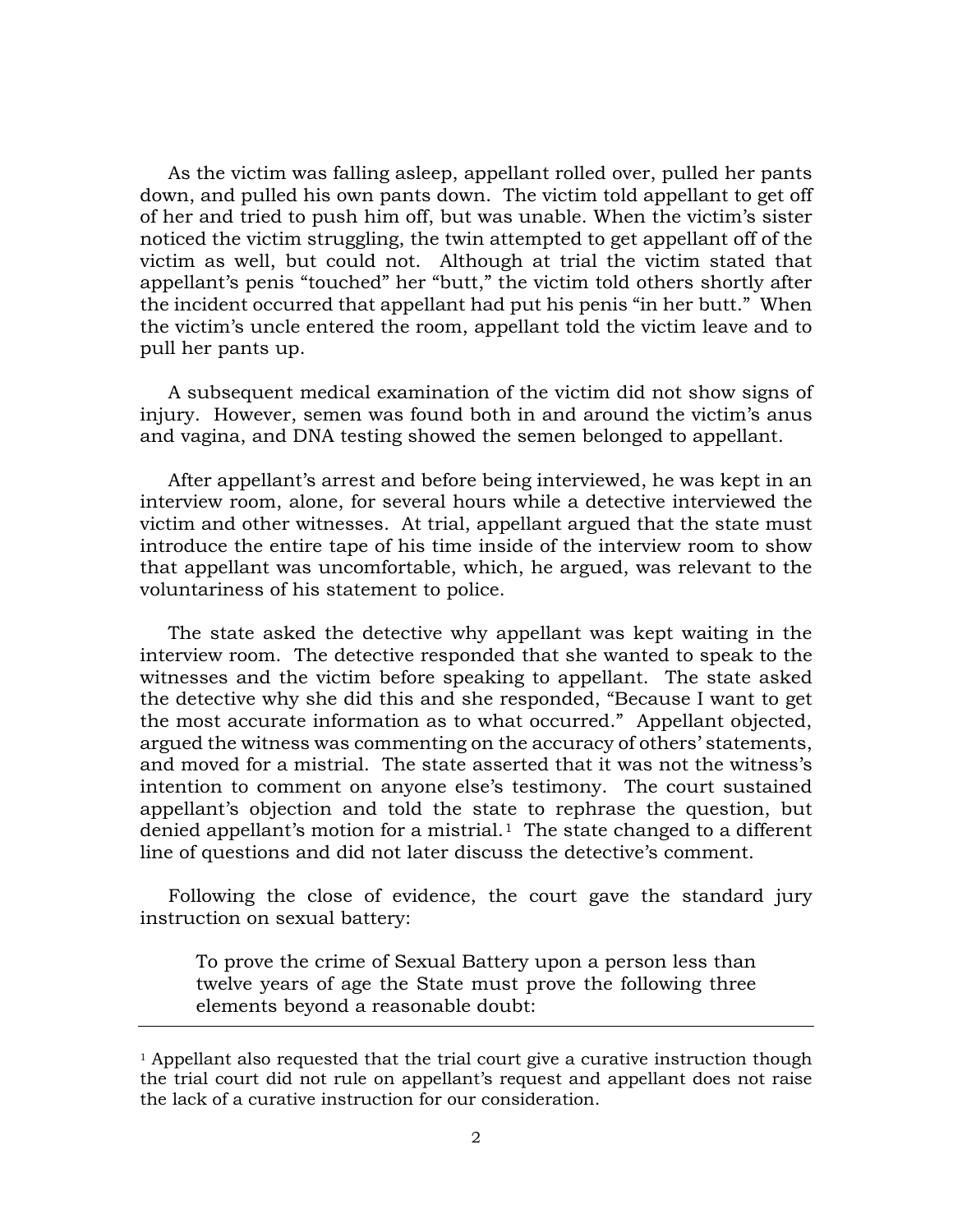. . . . Two, [appellant] committed an act upon [the victim] in which the penis of [appellant] penetrated or had union with the anus of [the victim].

. . . . And the term union means contact.

Appellant did not object to the court's definition of "union."

The jury convicted appellant of both sexual battery and false imprisonment. Appellant appealed.

Appellant argues that the trial court erred in denying his motion for a mistrial after the detective commented on the credibility of the other witnesses and non-witnesses. We review the trial court's decision to deny a mistrial for abuse of discretion. *See Power v. State*, 605 So. 2d 856, 861 (Fla. 1992).

"A mistrial is appropriate only where the error is so prejudicial as to vitiate the entire trial." *Hamilton v. State*, 703 So. 2d 1038, 1041 (Fla. 1997). For example, in *Tumblin v. State*, 29 So. 3d 1093 (Fla. 2010), a police officer testified he told another officer that the defendant's codefendant was reliable. The co-defendant's testimony in that case was crucial as it was the only eyewitness testimony that the defendant had committed a crime. The Florida Supreme Court held the trial court abused its discretion in denying the defendant's motion for a mistrial. *Id.* at 1104. In contrast, in *Hamilton*, a state's witness unexpectedly testified that the defendant committed a collateral murder. The Florida Supreme Court found that the trial court did not abuse its discretion in denying a mistrial because "the improper comment was unanticipated by the State and was brief." 703 So. 2d at 1041.

In the present case, we first note that the witness's testimony was not as crucial to showing guilt as the testimony was in *Tublin* because appellant's semen was found both in and around the victim's anus and vagina. Furthermore, although the detective's statement could be interpreted as vouching for the credibility of others, this testimony appears to have been "unanticipated" and was "brief." *See Hamilton*, 703 So. 2d at 1041. We therefore conclude that the trial court did not abuse its discretion in denying appellant's motion for a mistrial because the detective's statement did not "vitiate the entire trial." *See id.*

Appellant next argues that the trial court fundamentally erred in giving the standard jury instruction that defines "union," under the sexual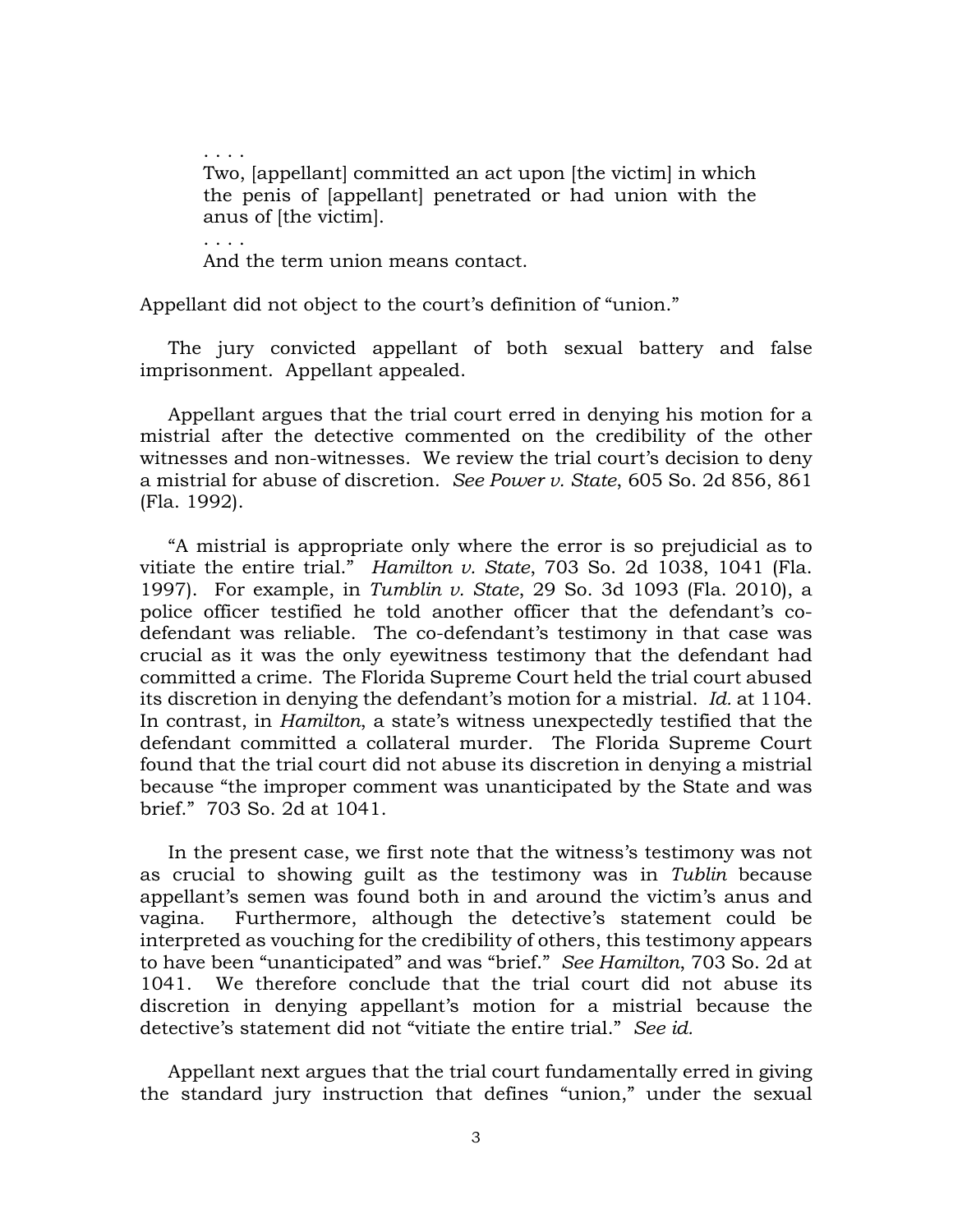battery statute, as meaning "contact." For an error to be fundamental, "the error must reach down into the validity of the trial itself to the extent that a verdict of guilty could not have been obtained without the assistance of the alleged error." *State v. Delva*, 575 So. 2d 643, 644-45 (Fla. 1991) (citation omitted).

"Sexual battery" is defined as "oral, anal, or vaginal penetration by, or union with, the sexual organ of another or the anal or vaginal penetration of another by any other object." § 794.011(1)(h), Fla. Stat. (2012). The standard jury instruction the trial court gave defines "union" as meaning "contact." Fla. Std. Jury Instr. (Crim.) 11.1. Appellant contends that "[s]exual union is the reciprocal of penetration." Thus, he argues that mere "contact" between the sexual organs of one and the oral, anal, or vaginal orifice of another is insufficient to prove sexual battery.

We note that the standard jury instruction in this case is consistent with the Florida Supreme Court's decision in *Seagrave v. State*, 802 So. 2d 281 (Fla. 2001), which dealt with the assessment of victim injury points for "sexual contact." In *Seagrave*, the court held that the assessment of "sexual contact points" was not limited to only criminal acts involving "the union of the sexual organ of one person with the oral, anal or vaginal opening of another." *Id.* at 283. The supreme court stated,

We do not disagree that the standard jury instructions for sexual battery define "union" as "contact" and that a definition of "contact" *includes* "union." However, the term "sexual contact" encompasses a broader range of conduct than does the term "union" with regard to acts of sexual battery because *the sexual battery statute limits the contact to the "union" between the sexual organ of one and the oral, anal or vaginal opening of another*. If the Legislature had intended to limit sexual contact points to offenses involving union for the purposes of the sexual battery statute, then it would have used the word "union" in section 921.0011(7)(b)2., rather than the more inclusive word "sexual contact."

Id. at 287 (second emphasis added) (footnote omitted).

The supreme court also defined "contact" as "a *union* or junction of body surfaces: a *touching or meeting*." *Id.* at 286 (quoting *Webster's Third New International Dictionary* 490 (1993)) (emphasis added). Indeed, the court explained that "the term 'union' and the term 'penetration' are used with some precision. Union permits a conviction based on *contact with the relevant portion of anatomy*, whereas penetration requires some entry into